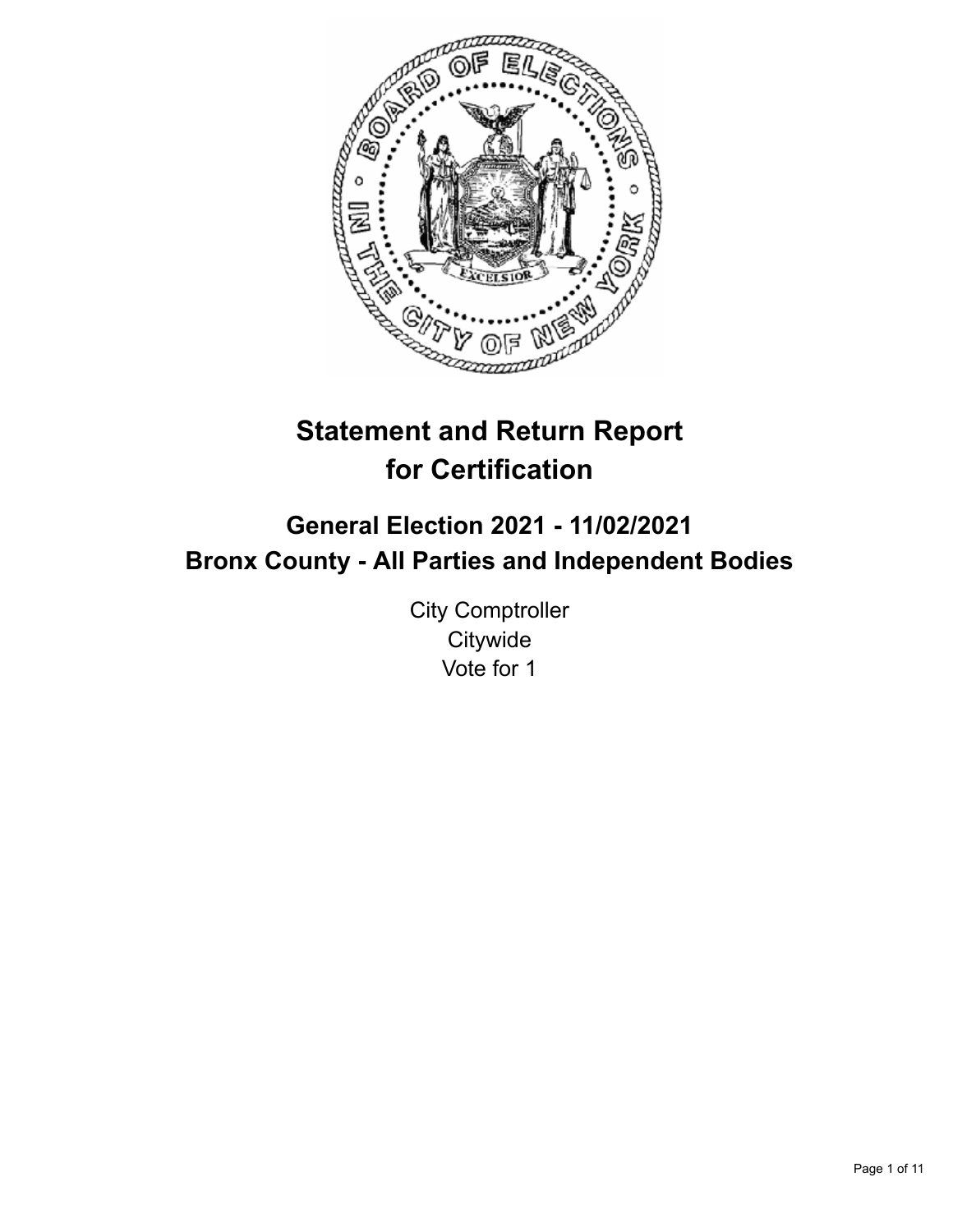

| <b>PUBLIC COUNTER</b>                                    | 9,094          |
|----------------------------------------------------------|----------------|
| <b>MANUALLY COUNTED EMERGENCY</b>                        | 0              |
| <b>ABSENTEE / MILITARY</b>                               | 567            |
| <b>AFFIDAVIT</b>                                         | 68             |
| <b>Total Ballots</b>                                     | 9,729          |
| Less - Inapplicable Federal/Special Presidential Ballots | 0              |
| <b>Total Applicable Ballots</b>                          | 9,729          |
| <b>BRAD LANDER (DEMOCRATIC)</b>                          | 7,445          |
| DABY BENJAMINE CARRERAS (REPUBLICAN)                     | 743            |
| PAUL A. RODRIGUEZ (CONSERVATIVE)                         | 500            |
| JOHN A. TABACCO JR. (LIBERTARIAN/INDEPENDENT)            | 62             |
| DABY BENJAMINE CARRERAS (SAVE OUR CITY)                  | 40             |
| DOUGLAS JOSEPH MATHEWS (WRITE-IN)                        | 1              |
| PHILIP ARNOLD (WRITE-IN)                                 | 1              |
| SHAWN CARTER (WRITE-IN)                                  | 1              |
| UNATTRIBUTABLE WRITE-IN (WRITE-IN)                       | $\overline{2}$ |
| <b>Total Votes</b>                                       | 8,795          |
| Unrecorded                                               | 934            |

| <b>PUBLIC COUNTER</b>                                    | 6,974 |
|----------------------------------------------------------|-------|
| <b>MANUALLY COUNTED EMERGENCY</b>                        | 0     |
| <b>ABSENTEE / MILITARY</b>                               | 507   |
| <b>AFFIDAVIT</b>                                         | 63    |
| <b>Total Ballots</b>                                     | 7,544 |
| Less - Inapplicable Federal/Special Presidential Ballots | 0     |
| <b>Total Applicable Ballots</b>                          | 7,544 |
| <b>BRAD LANDER (DEMOCRATIC)</b>                          | 5.311 |
| DABY BENJAMINE CARRERAS (REPUBLICAN)                     | 910   |
| PAUL A. RODRIGUEZ (CONSERVATIVE)                         | 507   |
| JOHN A. TABACCO JR. (LIBERTARIAN/INDEPENDENT)            | 84    |
| DABY BENJAMINE CARRERAS (SAVE OUR CITY)                  | 40    |
| JULIA SALAZAR (WRITE-IN)                                 | 1     |
| LESTER HOLT (WRITE-IN)                                   | 1     |
| MICHELLE CARUSO CABRERA (WRITE-IN)                       | 1     |
| MORRIS G. CHARLES JR. (WRITE-IN)                         | 1     |
| PIERINA ANA SANCHEZ (WRITE-IN)                           | 1     |
| PRESTON CARTER (WRITE-IN)                                | 1     |
| SCOTT STRINGER (WRITE-IN)                                | 1     |
| UNATTRIBUTABLE WRITE-IN (WRITE-IN)                       | 5     |
| UNCOUNTED WRITE-IN PER STATUTE (WRITE-IN)                | 1     |
| <b>Total Votes</b>                                       | 6,865 |
| Unrecorded                                               | 679   |
|                                                          |       |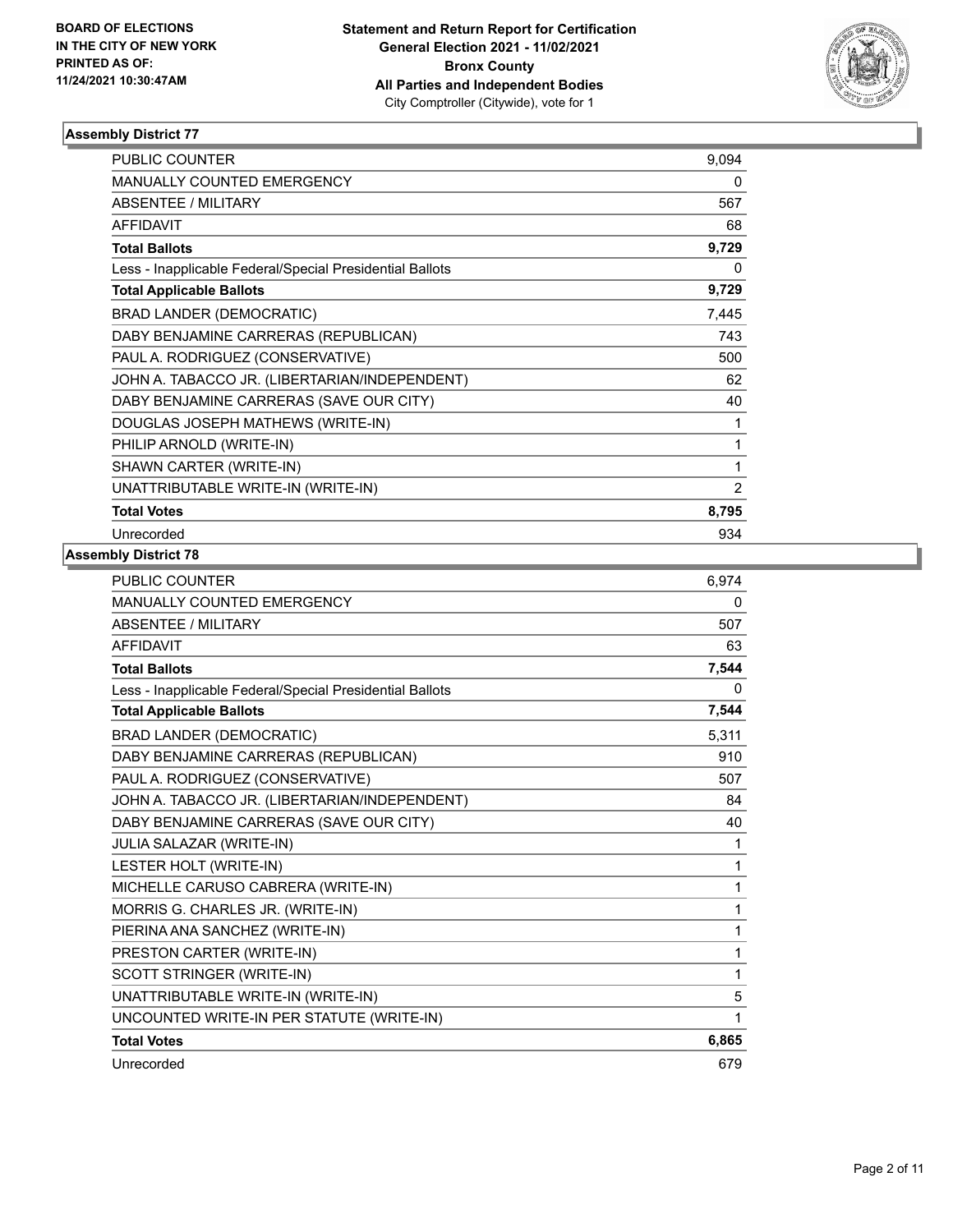

| <b>PUBLIC COUNTER</b>                                    | 10,252 |
|----------------------------------------------------------|--------|
| MANUALLY COUNTED EMERGENCY                               | 0      |
| <b>ABSENTEE / MILITARY</b>                               | 611    |
| <b>AFFIDAVIT</b>                                         | 49     |
| <b>Total Ballots</b>                                     | 10,912 |
| Less - Inapplicable Federal/Special Presidential Ballots | 0      |
| <b>Total Applicable Ballots</b>                          | 10,912 |
| <b>BRAD LANDER (DEMOCRATIC)</b>                          | 8,230  |
| DABY BENJAMINE CARRERAS (REPUBLICAN)                     | 795    |
| PAUL A. RODRIGUEZ (CONSERVATIVE)                         | 631    |
| JOHN A. TABACCO JR. (LIBERTARIAN/INDEPENDENT)            | 67     |
| DABY BENJAMINE CARRERAS (SAVE OUR CITY)                  | 53     |
| BRIAN BENJAMIN (WRITE-IN)                                | 1      |
| JIMMY DORE (WRITE-IN)                                    | 1      |
| JUNIOR MUNOZ (WRITE-IN)                                  | 1      |
| NURYS A LAUREANO (WRITE-IN)                              | 1      |
| UNATTRIBUTABLE WRITE-IN (WRITE-IN)                       | 5      |
| <b>Total Votes</b>                                       | 9,785  |
| Unrecorded                                               | 1,127  |

| <b>PUBLIC COUNTER</b>                                    | 10,798 |
|----------------------------------------------------------|--------|
| MANUALLY COUNTED EMERGENCY                               | 0      |
| ABSENTEE / MILITARY                                      | 777    |
| <b>AFFIDAVIT</b>                                         | 59     |
| <b>Total Ballots</b>                                     | 11,634 |
| Less - Inapplicable Federal/Special Presidential Ballots | 0      |
| <b>Total Applicable Ballots</b>                          | 11,634 |
| <b>BRAD LANDER (DEMOCRATIC)</b>                          | 7,505  |
| DABY BENJAMINE CARRERAS (REPUBLICAN)                     | 2,365  |
| PAUL A. RODRIGUEZ (CONSERVATIVE)                         | 792    |
| JOHN A. TABACCO JR. (LIBERTARIAN/INDEPENDENT)            | 134    |
| DABY BENJAMINE CARRERAS (SAVE OUR CITY)                  | 64     |
| BRIAN BENJAMIN (WRITE-IN)                                | 1      |
| COREY JOHNSON (WRITE-IN)                                 | 1      |
| CYNTHIA PRISCO (WRITE-IN)                                | 1      |
| DIANE LIGHTBOURNE (WRITE-IN)                             | 1      |
| DION POWELL (WRITE-IN)                                   | 1      |
| JONATHAN E ALPERT (WRITE-IN)                             | 1      |
| JOSE RODRIGUEZ (WRITE-IN)                                | 1      |
| JOSEPH VILLA (WRITE-IN)                                  | 1      |
| MICHAEL ULJIC (WRITE-IN)                                 | 1      |
| UNATTRIBUTABLE WRITE-IN (WRITE-IN)                       | 5      |
| <b>Total Votes</b>                                       | 10,874 |
| Unrecorded                                               | 760    |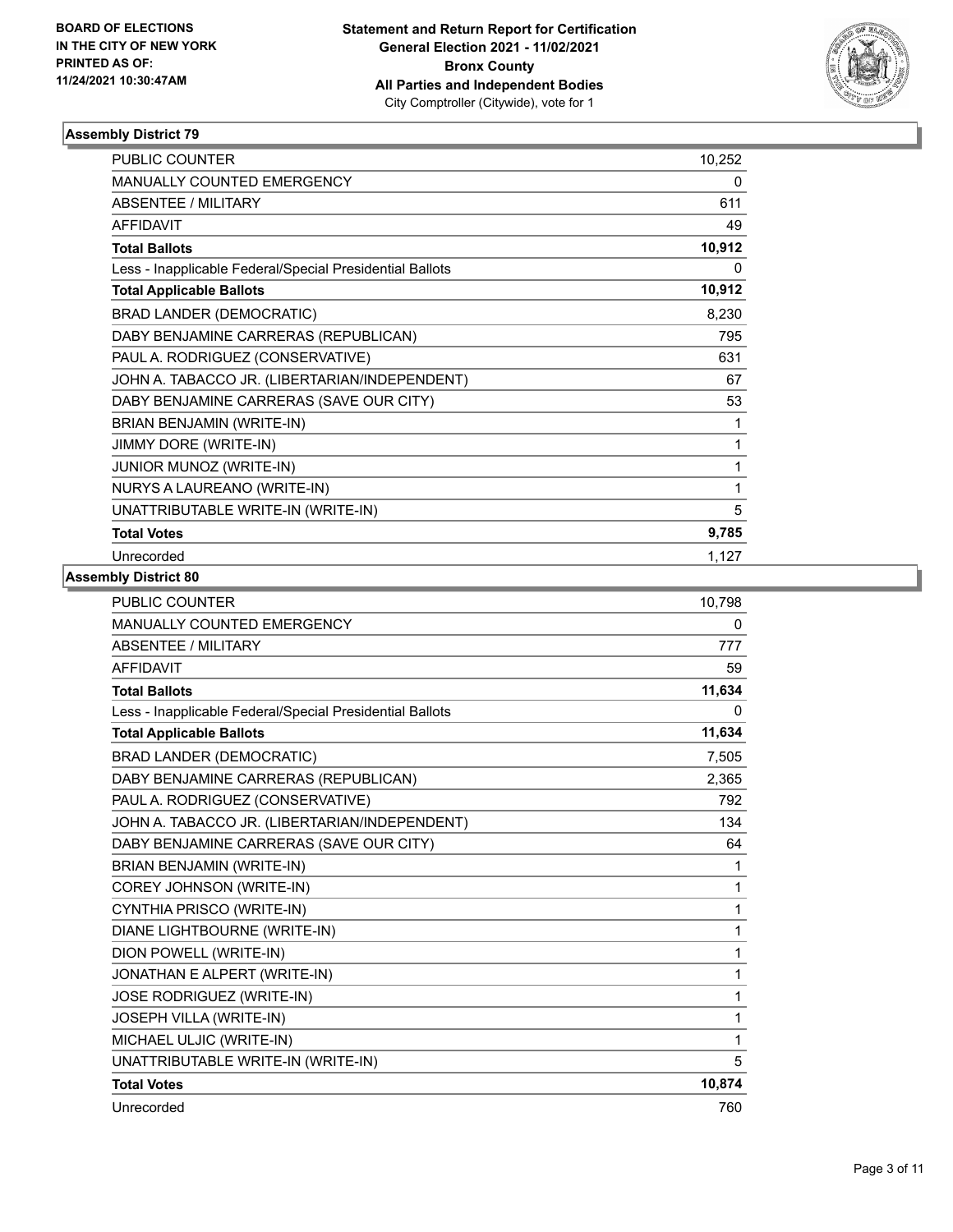

| PUBLIC COUNTER                                           | 16,245                  |
|----------------------------------------------------------|-------------------------|
| <b>MANUALLY COUNTED EMERGENCY</b>                        | 0                       |
| <b>ABSENTEE / MILITARY</b>                               | 2,237                   |
| <b>AFFIDAVIT</b>                                         | 97                      |
| <b>Total Ballots</b>                                     | 18,579                  |
| Less - Inapplicable Federal/Special Presidential Ballots | 0                       |
| <b>Total Applicable Ballots</b>                          | 18,579                  |
| <b>BRAD LANDER (DEMOCRATIC)</b>                          | 12,644                  |
| DABY BENJAMINE CARRERAS (REPUBLICAN)                     | 3,231                   |
| PAUL A. RODRIGUEZ (CONSERVATIVE)                         | 1,237                   |
| JOHN A. TABACCO JR. (LIBERTARIAN/INDEPENDENT)            | 244                     |
| DABY BENJAMINE CARRERAS (SAVE OUR CITY)                  | 97                      |
| BRIAN BENJAMIN (WRITE-IN)                                | 1                       |
| CIATTA BAYSAH (WRITE-IN)                                 | 1                       |
| COREY JOHNSON (WRITE-IN)                                 | 1                       |
| DAVID WEPRIN (WRITE-IN)                                  | $\mathbf{1}$            |
| DONALD TRUMP JR. (WRITE-IN)                              | 1                       |
| ELLIOT ENGEL (WRITE-IN)                                  | $\overline{\mathbf{c}}$ |
| EUGENE DEBS (WRITE-IN)                                   | 1                       |
| FREDERIC GOLDEN (WRITE-IN)                               | $\mathbf{1}$            |
| <b>JESSICA HALLER (WRITE-IN)</b>                         | 1                       |
| JOHANNA ABAD (WRITE-IN)                                  | $\mathbf{1}$            |
| JUMAANE D. WILLIAMS (WRITE-IN)                           | $\mathbf{1}$            |
| KATHRYN THEOBOLD (WRITE-IN)                              | 1                       |
| LEWIS GOLDSTEIN (WRITE-IN)                               | 1                       |
| LYDIA GONZALEZ (WRITE-IN)                                | 1                       |
| MICHAEL BLOOMBERG (WRITE-IN)                             | 1                       |
| MICHELLE CARUSO CABRERA (WRITE-IN)                       | 1                       |
| NOAH NAMMERAN (WRITE-IN)                                 | $\mathbf{1}$            |
| SANDY ENGEL (WRITE-IN)                                   | 1                       |
| SCOTT STRINGER (WRITE-IN)                                | $\mathbf{1}$            |
| UNATTRIBUTABLE WRITE-IN (WRITE-IN)                       | 6                       |
| WILLIAM WERTZ (WRITE-IN)                                 | 4                       |
| <b>Total Votes</b>                                       | 17,483                  |
| Unrecorded                                               | 1,096                   |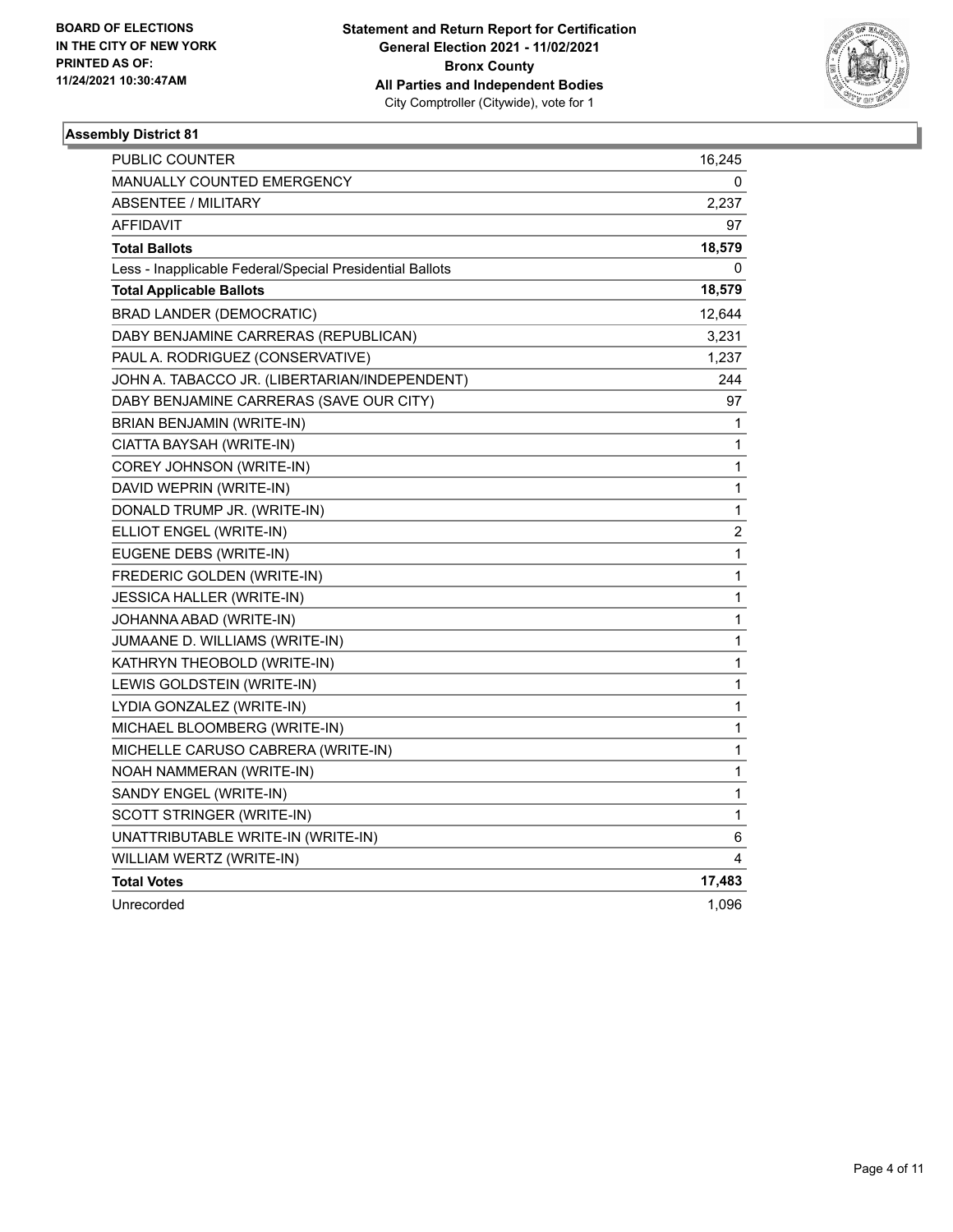

| <b>PUBLIC COUNTER</b>                                    | 19,375 |
|----------------------------------------------------------|--------|
| MANUALLY COUNTED EMERGENCY                               | 0      |
| <b>ABSENTEE / MILITARY</b>                               | 1,323  |
| <b>AFFIDAVIT</b>                                         | 101    |
| <b>Total Ballots</b>                                     | 20,799 |
| Less - Inapplicable Federal/Special Presidential Ballots | 0      |
| <b>Total Applicable Ballots</b>                          | 20,799 |
| <b>BRAD LANDER (DEMOCRATIC)</b>                          | 11,899 |
| DABY BENJAMINE CARRERAS (REPUBLICAN)                     | 5,534  |
| PAUL A. RODRIGUEZ (CONSERVATIVE)                         | 1,748  |
| JOHN A. TABACCO JR. (LIBERTARIAN/INDEPENDENT)            | 258    |
| DABY BENJAMINE CARRERAS (SAVE OUR CITY)                  | 100    |
| DEWAN MAHARAJ (WRITE-IN)                                 | 1      |
| DONALD TRUMP (WRITE-IN)                                  | 1      |
| EARL SMITH (WRITE-IN)                                    | 1      |
| IRA STOLNICK (WRITE-IN)                                  | 1      |
| JUMAANE D. WILLIAMS (WRITE-IN)                           | 1      |
| KASSANDRA MCCUNE (WRITE-IN)                              | 1      |
| <b>KEVIN PAZMINO (WRITE-IN)</b>                          | 1      |
| LESKO BRANDON (WRITE-IN)                                 | 1      |
| MICHAEL TATE (WRITE-IN)                                  | 1      |
| PAUL LUNDGREN (WRITE-IN)                                 | 1      |
| UNATTRIBUTABLE WRITE-IN (WRITE-IN)                       | 5      |
| <b>Total Votes</b>                                       | 19,554 |
| Unrecorded                                               | 1.245  |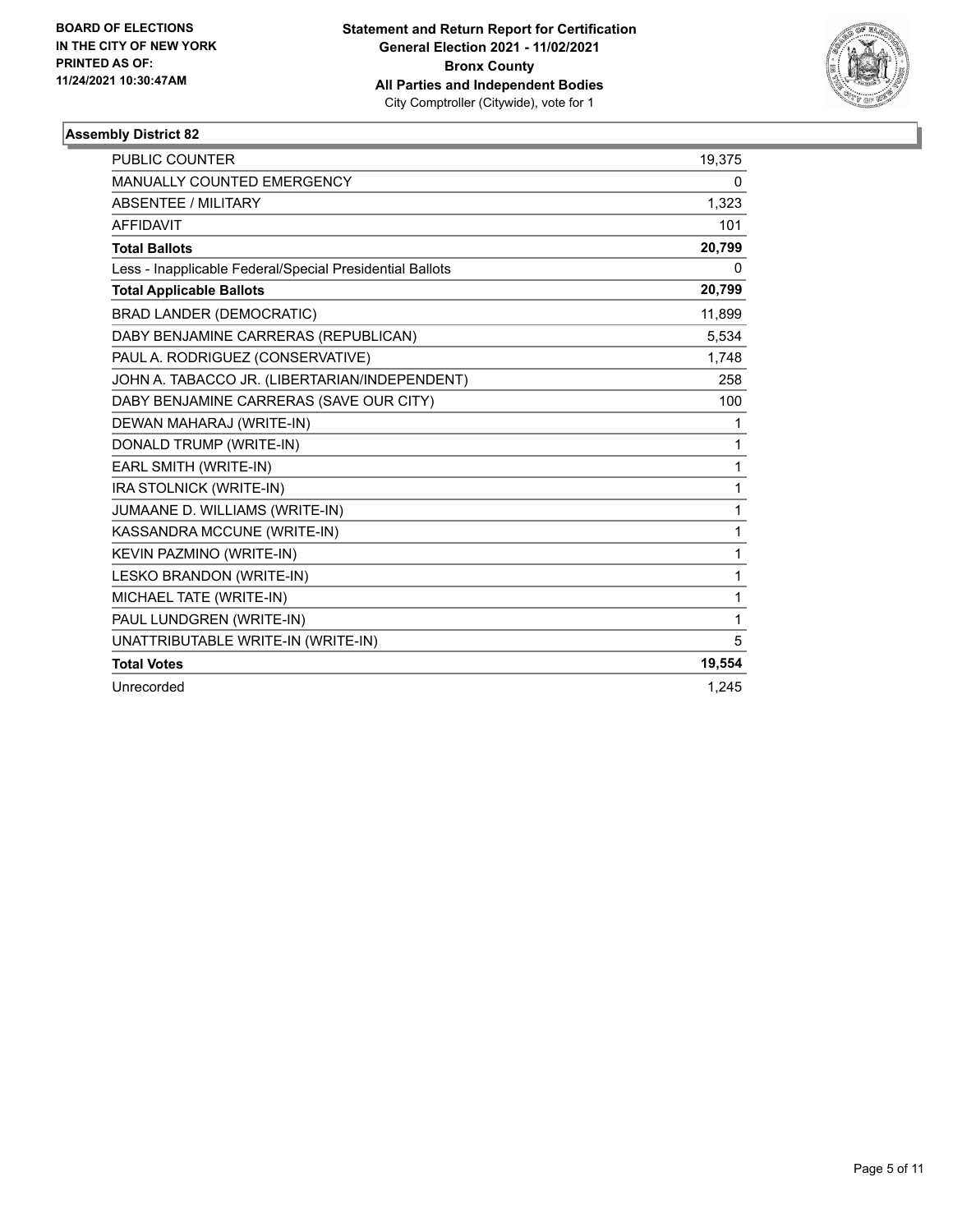

| <b>PUBLIC COUNTER</b>                                    | 12,760         |
|----------------------------------------------------------|----------------|
| <b>MANUALLY COUNTED EMERGENCY</b>                        | 0              |
| ABSENTEE / MILITARY                                      | 759            |
| <b>AFFIDAVIT</b>                                         | 68             |
| <b>Total Ballots</b>                                     | 13,587         |
| Less - Inapplicable Federal/Special Presidential Ballots | 0              |
| <b>Total Applicable Ballots</b>                          | 13,587         |
| <b>BRAD LANDER (DEMOCRATIC)</b>                          | 11,578         |
| DABY BENJAMINE CARRERAS (REPUBLICAN)                     | 684            |
| PAUL A. RODRIGUEZ (CONSERVATIVE)                         | 376            |
| JOHN A. TABACCO JR. (LIBERTARIAN/INDEPENDENT)            | 71             |
| DABY BENJAMINE CARRERAS (SAVE OUR CITY)                  | 42             |
| <b>BRANDON RITCHIE (WRITE-IN)</b>                        | 1              |
| BRIAN BENJAMIN (WRITE-IN)                                | $\mathbf{1}$   |
| CURTIS SLIWA (WRITE-IN)                                  | 1              |
| ERIC LACEWELL (WRITE-IN)                                 | 1              |
| IJEOMA ONYEKWERA (WRITE-IN)                              | 1              |
| JOYCE NELSON (WRITE-IN)                                  | 1              |
| NASIR MUHAMMAD (WRITE-IN)                                | 1              |
| ROBERT A. IRVING (WRITE-IN)                              | 1              |
| UNATTRIBUTABLE WRITE-IN (WRITE-IN)                       | $\overline{2}$ |
| <b>Total Votes</b>                                       | 12,761         |
| Unrecorded                                               | 826            |
|                                                          |                |

| <b>PUBLIC COUNTER</b>                                    | 8,679 |
|----------------------------------------------------------|-------|
| <b>MANUALLY COUNTED EMERGENCY</b>                        | 0     |
| <b>ABSENTEE / MILITARY</b>                               | 400   |
| <b>AFFIDAVIT</b>                                         | 56    |
| <b>Total Ballots</b>                                     | 9,135 |
| Less - Inapplicable Federal/Special Presidential Ballots | 0     |
| <b>Total Applicable Ballots</b>                          | 9,135 |
| <b>BRAD LANDER (DEMOCRATIC)</b>                          | 6,603 |
| DABY BENJAMINE CARRERAS (REPUBLICAN)                     | 862   |
| PAUL A. RODRIGUEZ (CONSERVATIVE)                         | 553   |
| JOHN A. TABACCO JR. (LIBERTARIAN/INDEPENDENT)            | 56    |
| DABY BENJAMINE CARRERAS (SAVE OUR CITY)                  | 43    |
| BRIAN BENJAMIN (WRITE-IN)                                | 1     |
| MAYA WILEY (WRITE-IN)                                    | 1     |
| MICHELLE CARUSO CABRERA (WRITE-IN)                       | 1     |
| SHIMRON GALLIMORE (WRITE-IN)                             | 1     |
| UNATTRIBUTABLE WRITE-IN (WRITE-IN)                       | 6     |
| YESENIA POLANCO (WRITE-IN)                               | 1     |
| <b>Total Votes</b>                                       | 8,128 |
| Unrecorded                                               | 1,007 |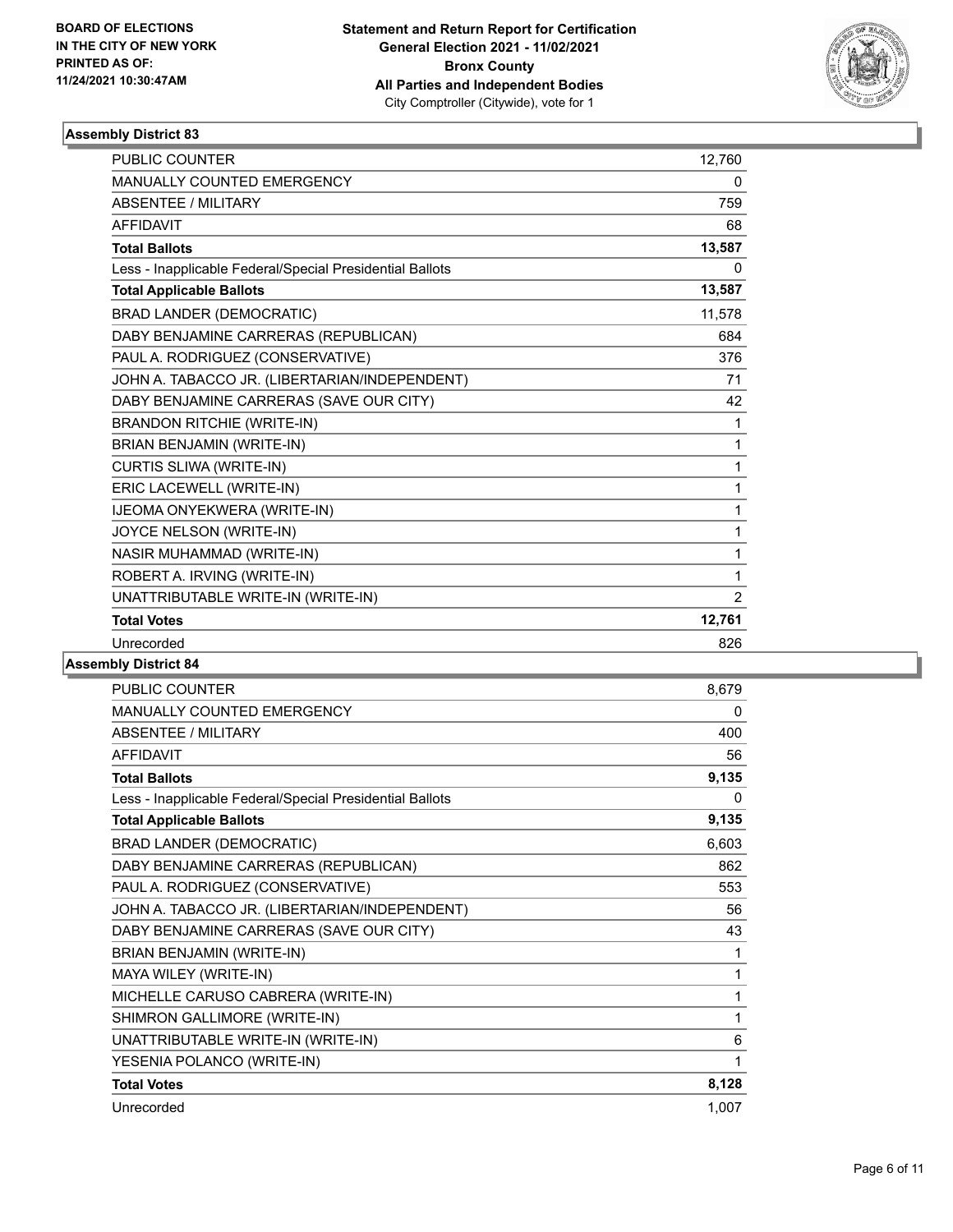

| <b>PUBLIC COUNTER</b>                                    | 8,893 |
|----------------------------------------------------------|-------|
| MANUALLY COUNTED EMERGENCY                               | 0     |
| <b>ABSENTEE / MILITARY</b>                               | 520   |
| <b>AFFIDAVIT</b>                                         | 48    |
| <b>Total Ballots</b>                                     | 9,461 |
| Less - Inapplicable Federal/Special Presidential Ballots | 0     |
| <b>Total Applicable Ballots</b>                          | 9,461 |
| <b>BRAD LANDER (DEMOCRATIC)</b>                          | 6,879 |
| DABY BENJAMINE CARRERAS (REPUBLICAN)                     | 934   |
| PAUL A. RODRIGUEZ (CONSERVATIVE)                         | 661   |
| JOHN A. TABACCO JR. (LIBERTARIAN/INDEPENDENT)            | 80    |
| DABY BENJAMINE CARRERAS (SAVE OUR CITY)                  | 49    |
| COREY JOHNSON (WRITE-IN)                                 | 1     |
| DONALD TRUMP (WRITE-IN)                                  | 1     |
| MELISSA E LOMBA (WRITE-IN)                               | 1     |
| SISTER E JONES BEY (WRITE-IN)                            | 1     |
| UNATTRIBUTABLE WRITE-IN (WRITE-IN)                       | 1     |
| VICTOR RODRIGUEZ (WRITE-IN)                              | 1     |
| WILLIE MITCHELL (WRITE-IN)                               | 1     |
| <b>Total Votes</b>                                       | 8,610 |
| Unrecorded                                               | 851   |

| PUBLIC COUNTER                                           | 7,453 |
|----------------------------------------------------------|-------|
| <b>MANUALLY COUNTED EMERGENCY</b>                        | 0     |
| ABSENTEE / MILITARY                                      | 552   |
| <b>AFFIDAVIT</b>                                         | 40    |
| <b>Total Ballots</b>                                     | 8,045 |
| Less - Inapplicable Federal/Special Presidential Ballots | 0     |
| <b>Total Applicable Ballots</b>                          | 8,045 |
| BRAD LANDER (DEMOCRATIC)                                 | 5,535 |
| DABY BENJAMINE CARRERAS (REPUBLICAN)                     | 794   |
| PAUL A. RODRIGUEZ (CONSERVATIVE)                         | 493   |
| JOHN A. TABACCO JR. (LIBERTARIAN/INDEPENDENT)            | 61    |
| DABY BENJAMINE CARRERAS (SAVE OUR CITY)                  | 30    |
| DAVID WEPRIN (WRITE-IN)                                  | 1     |
| STEPHEN E DAVIS (WRITE-IN)                               | 1     |
| UNATTRIBUTABLE WRITE-IN (WRITE-IN)                       | 1     |
| <b>Total Votes</b>                                       | 6,916 |
| Unrecorded                                               | 1,129 |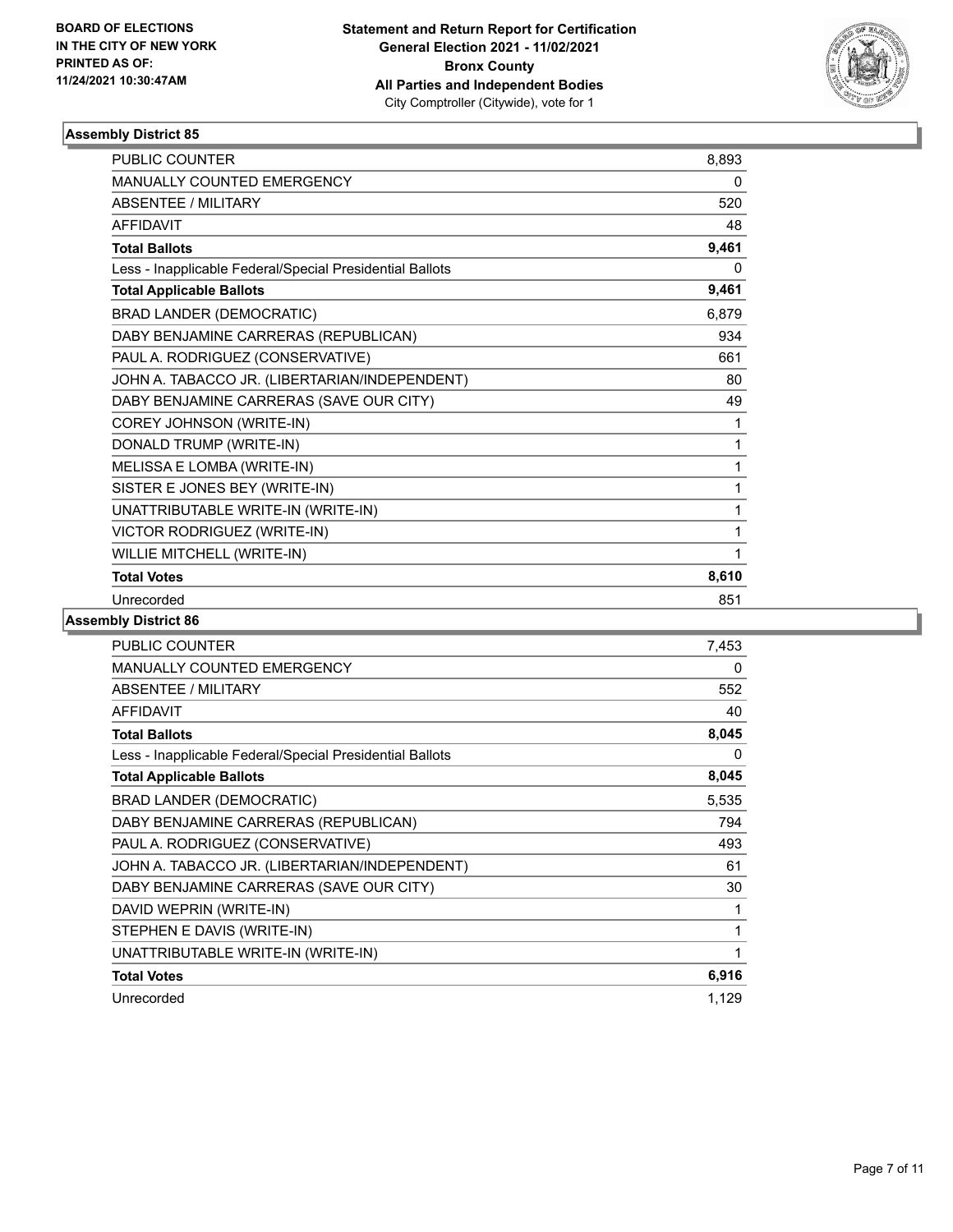

| PUBLIC COUNTER                                           | 8,828          |
|----------------------------------------------------------|----------------|
| <b>MANUALLY COUNTED EMERGENCY</b>                        | 0              |
| <b>ABSENTEE / MILITARY</b>                               | 740            |
| <b>AFFIDAVIT</b>                                         | 82             |
| <b>Total Ballots</b>                                     | 9,650          |
| Less - Inapplicable Federal/Special Presidential Ballots | 0              |
| <b>Total Applicable Ballots</b>                          | 9,650          |
| <b>BRAD LANDER (DEMOCRATIC)</b>                          | 6,989          |
| DABY BENJAMINE CARRERAS (REPUBLICAN)                     | 1,117          |
| PAUL A. RODRIGUEZ (CONSERVATIVE)                         | 682            |
| JOHN A. TABACCO JR. (LIBERTARIAN/INDEPENDENT)            | 95             |
| DABY BENJAMINE CARRERAS (SAVE OUR CITY)                  | 50             |
| UNATTRIBUTABLE WRITE-IN (WRITE-IN)                       | $\overline{2}$ |
| <b>Total Votes</b>                                       | 8,935          |
| Unrecorded                                               | 715            |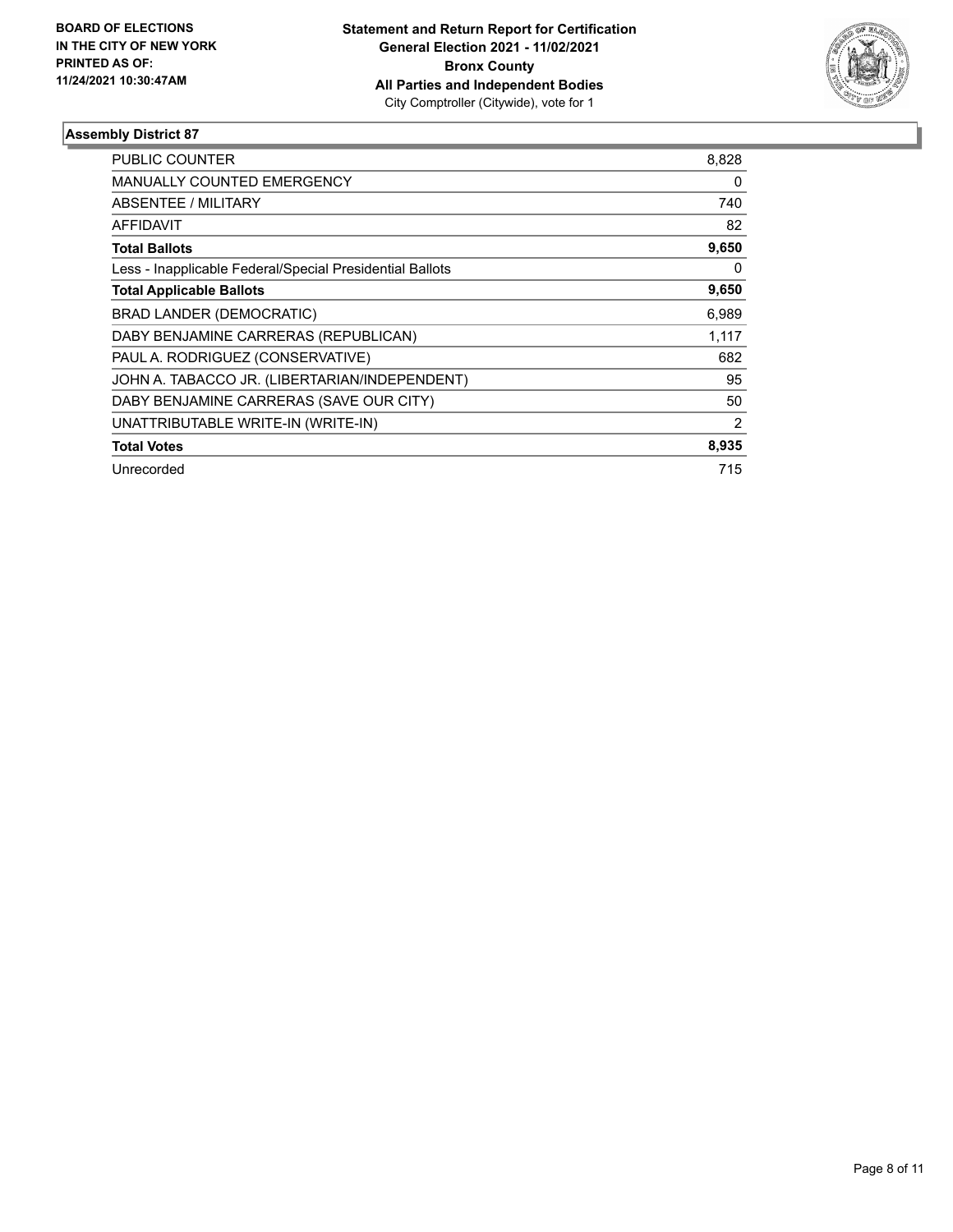

#### **Total for City Comptroller (Citywide) - Bronx County**

| PUBLIC COUNTER                                           | 119,351      |
|----------------------------------------------------------|--------------|
| <b>MANUALLY COUNTED EMERGENCY</b>                        | 0            |
| <b>ABSENTEE / MILITARY</b>                               | 8,993        |
| AFFIDAVIT                                                | 731          |
| <b>Total Ballots</b>                                     | 129,075      |
| Less - Inapplicable Federal/Special Presidential Ballots | 0            |
| <b>Total Applicable Ballots</b>                          | 129,075      |
| <b>BRAD LANDER (DEMOCRATIC)</b>                          | 90,618       |
| DABY BENJAMINE CARRERAS (REPUBLICAN)                     | 17,969       |
| PAUL A. RODRIGUEZ (CONSERVATIVE)                         | 8,180        |
| JOHN A. TABACCO JR. (LIBERTARIAN/INDEPENDENT)            | 1,212        |
| DABY BENJAMINE CARRERAS (SAVE OUR CITY)                  | 608          |
| <b>BRANDON RITCHIE (WRITE-IN)</b>                        | 1            |
| BRIAN BENJAMIN (WRITE-IN)                                | 5            |
| CIATTA BAYSAH (WRITE-IN)                                 | 1            |
| COREY JOHNSON (WRITE-IN)                                 | 3            |
| CURTIS SLIWA (WRITE-IN)                                  | $\mathbf 1$  |
| CYNTHIA PRISCO (WRITE-IN)                                | 1            |
| DAVID WEPRIN (WRITE-IN)                                  | 2            |
| DEWAN MAHARAJ (WRITE-IN)                                 | $\mathbf{1}$ |
| DIANE LIGHTBOURNE (WRITE-IN)                             | 1            |
| DION POWELL (WRITE-IN)                                   | $\mathbf{1}$ |
| DONALD TRUMP (WRITE-IN)                                  | 2            |
| DONALD TRUMP JR. (WRITE-IN)                              | 1            |
| DOUGLAS JOSEPH MATHEWS (WRITE-IN)                        | 1            |
| EARL SMITH (WRITE-IN)                                    | 1            |
| ELLIOT ENGEL (WRITE-IN)                                  | 2            |
| ERIC LACEWELL (WRITE-IN)                                 | 1            |
| EUGENE DEBS (WRITE-IN)                                   | 1            |
| FREDERIC GOLDEN (WRITE-IN)                               | 1            |
| IJEOMA ONYEKWERA (WRITE-IN)                              | 1            |
| IRA STOLNICK (WRITE-IN)                                  | $\mathbf 1$  |
| JESSICA HALLER (WRITE-IN)                                | 1            |
| JIMMY DORE (WRITE-IN)                                    | 1            |
| JOHANNA ABAD (WRITE-IN)                                  | 1            |
| JONATHAN E ALPERT (WRITE-IN)                             | 1            |
| <b>JOSE RODRIGUEZ (WRITE-IN)</b>                         | 1            |
| JOSEPH VILLA (WRITE-IN)                                  | 1            |
| JOYCE NELSON (WRITE-IN)                                  | 1            |
| JULIA SALAZAR (WRITE-IN)                                 | 1            |
| JUMAANE D. WILLIAMS (WRITE-IN)                           | 2            |
| JUNIOR MUNOZ (WRITE-IN)                                  | 1            |
| KASSANDRA MCCUNE (WRITE-IN)                              | 1            |
| KATHRYN THEOBOLD (WRITE-IN)                              | 1            |
| KEVIN PAZMINO (WRITE-IN)                                 | 1            |
| LESKO BRANDON (WRITE-IN)                                 | 1            |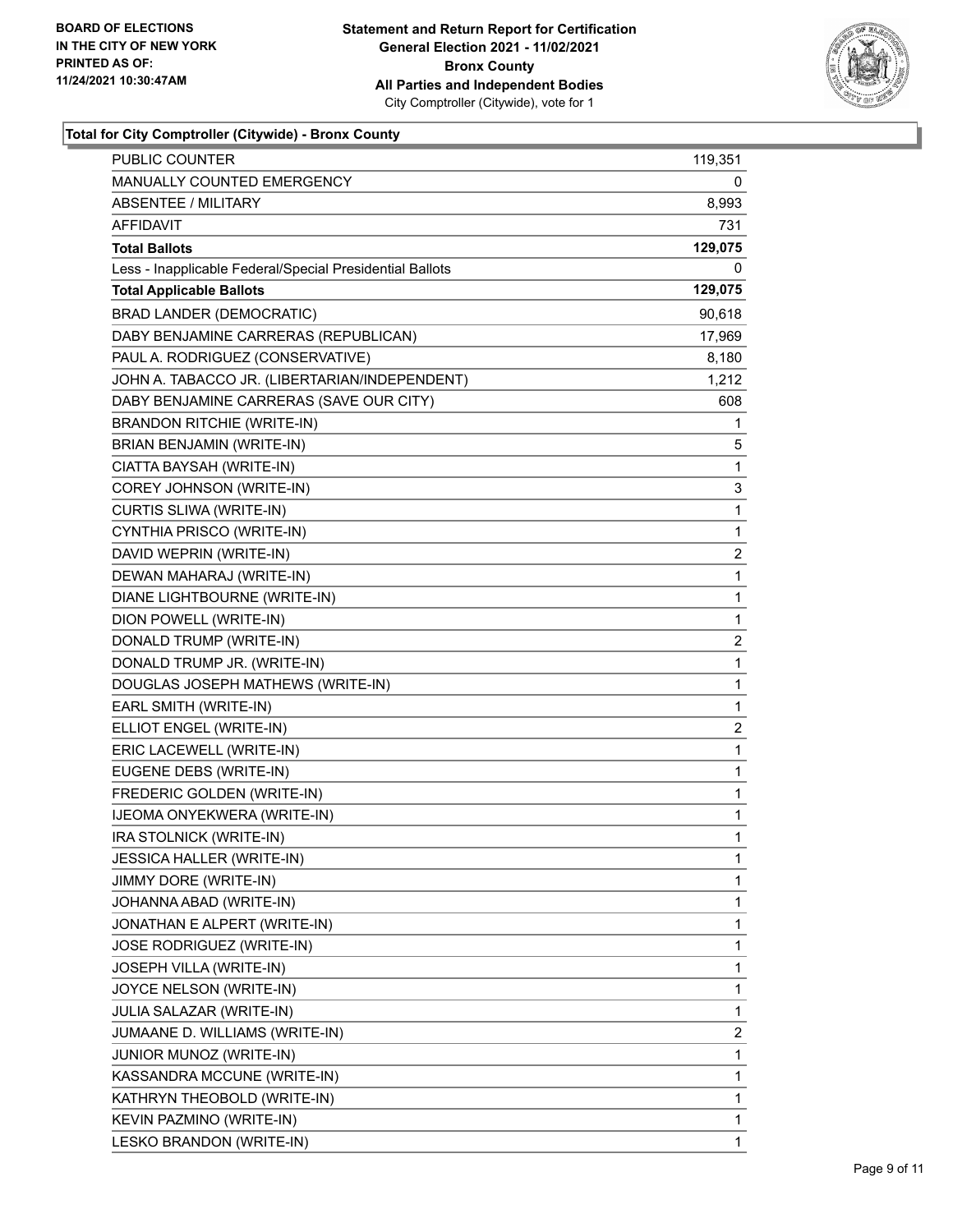

#### **Total for City Comptroller (Citywide) - Bronx County**

| LESTER HOLT (WRITE-IN)                    | 1              |
|-------------------------------------------|----------------|
| LEWIS GOLDSTEIN (WRITE-IN)                | 1              |
| LYDIA GONZALEZ (WRITE-IN)                 | $\mathbf 1$    |
| MAYA WILEY (WRITE-IN)                     | 1              |
| MELISSA E LOMBA (WRITE-IN)                | 1              |
| MICHAEL BLOOMBERG (WRITE-IN)              | $\mathbf 1$    |
| MICHAEL TATE (WRITE-IN)                   | 1              |
| MICHAEL ULJIC (WRITE-IN)                  | $\mathbf 1$    |
| MICHELLE CARUSO CABRERA (WRITE-IN)        | 3              |
| MORRIS G. CHARLES JR. (WRITE-IN)          | $\mathbf{1}$   |
| NASIR MUHAMMAD (WRITE-IN)                 | $\mathbf 1$    |
| NOAH NAMMERAN (WRITE-IN)                  | 1              |
| NURYS A LAUREANO (WRITE-IN)               | 1              |
| PAUL LUNDGREN (WRITE-IN)                  | 1              |
| PHILIP ARNOLD (WRITE-IN)                  | 1              |
| PIERINA ANA SANCHEZ (WRITE-IN)            | 1              |
| PRESTON CARTER (WRITE-IN)                 | 1              |
| ROBERT A. IRVING (WRITE-IN)               | 1              |
| SANDY ENGEL (WRITE-IN)                    | $\mathbf{1}$   |
| SCOTT STRINGER (WRITE-IN)                 | $\overline{c}$ |
| SHAWN CARTER (WRITE-IN)                   | 1              |
| SHIMRON GALLIMORE (WRITE-IN)              | $\mathbf 1$    |
| SISTER E JONES BEY (WRITE-IN)             | 1              |
| STEPHEN E DAVIS (WRITE-IN)                | 1              |
| UNATTRIBUTABLE WRITE-IN (WRITE-IN)        | 40             |
| UNCOUNTED WRITE-IN PER STATUTE (WRITE-IN) | 1              |
| VICTOR RODRIGUEZ (WRITE-IN)               | 1              |
| WILLIAM WERTZ (WRITE-IN)                  | 4              |
| WILLIE MITCHELL (WRITE-IN)                | $\mathbf{1}$   |
| YESENIA POLANCO (WRITE-IN)                | 1              |
| <b>Total Votes</b>                        | 118,706        |
| Unrecorded                                | 10,369         |